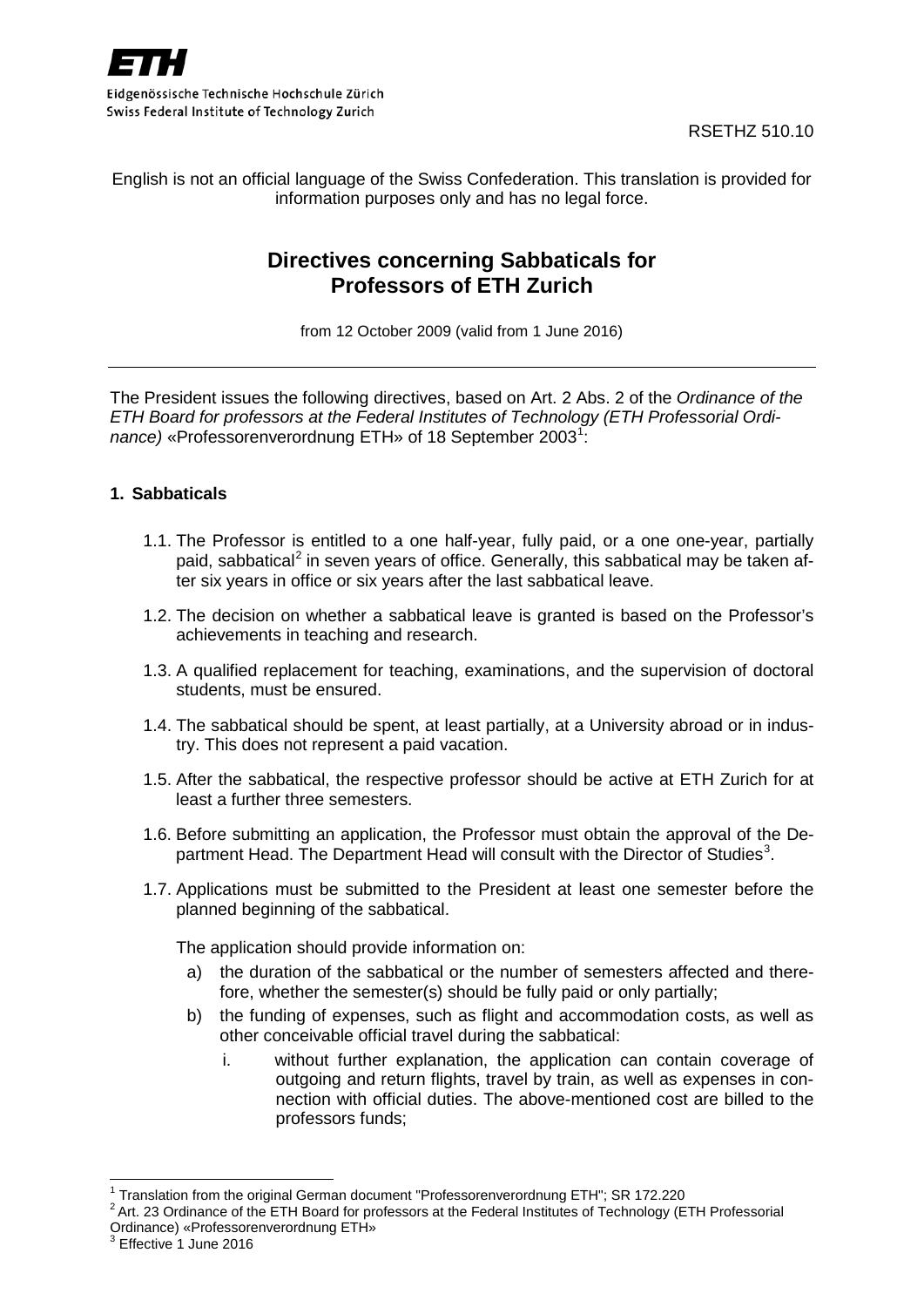- ii. upon a well-founded request the President may approve the use of funds of the professor for accommodation and other expenses;
- iii. all other expenses (meals, rental and private cars, public transportation, representation expenses, travel and accommodation for family members) are not covered by ETH funds or the funds of the profes- $\mathsf{sor}^4;$  $\mathsf{sor}^4;$  $\mathsf{sor}^4;$
- c) the place where the sabbatical will be spent;
- d) the activity/function during the sabbatical;
- e) the teaching replacement including the name of the professor who will be teaching the basic courses;
- f) the replacement responsible for the supervision of diploma and doctoral students;
- g) the signed approval by the Department Head;
- h) income (salary, compensation, cost sharing by host university, institution or industry) during the sabbatical<sup>[5](#page-1-1)</sup>.
- 1.8. When in doubt, the President confers with the Rector, the Vice President of Research and Corporate Relations as well as the head of the corresponding department.
- 1.9. The decision is communicated by letter from the Office for Faculty Affairs. A negative decision is communicated by means of a decree (Verfügung).

## **2. Additional Sabbaticals, representing a Performance-Oriented Salary Measure**

- 2.1. In addition to the regular sabbaticals in accordance with paragraph 1, the President can grant a sabbatical leave outside the seven-year cycle in recognition of an outstanding performance under the terms of Art. 3 Bst. c of the «Richtlinien des Präsidenten zu den leistungsorientierten Lohnmassnahmen für die Professorinnen und Professoren der ETH Zürich» of 29 April 2009<sup>[6](#page-1-2)</sup>.
- 2.2. Applications for an addition sabbatical term must be submitted to the President by the responsible Department Head.
- 2.3. In addition, the provisions for research holidays (sabbaticals) apply in accordance with paragraph 1.

# **3. Sabbaticals used for stays at the Collegium Helveticum**

- 3.1. Professors who wish to stay at the Collegium Helveticum can apply for an additional half-year or, in exceptional cases, a one-year fully funded sabbatical. This sabbatical does not affect the claim for a regular sabbatical leave.
- 3.2. A Sabbatical used for a stay at the Collegium Helveticum can only be taken once.
- 3.3. In addition, the provisions for sabbaticals apply in accordance with paragraph 1.

<span id="page-1-1"></span><span id="page-1-0"></span> $<sup>4</sup>$  Effective 1 June 2016<br> $<sup>5</sup>$  Effective 1 August 2012<br> $<sup>6</sup>$  RSETHZ 509</sup></sup></sup>

<span id="page-1-2"></span>